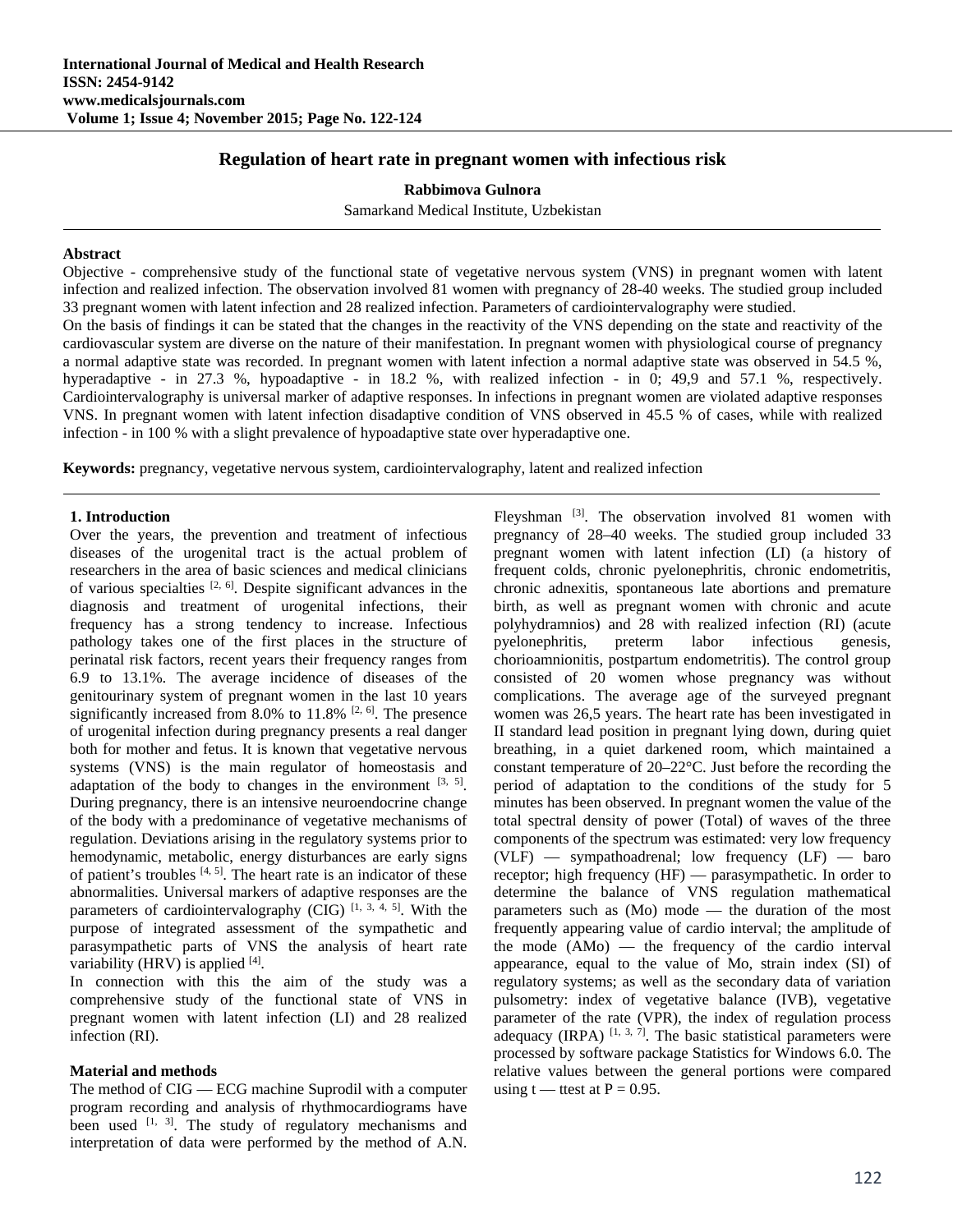#### **Results and discussion**

In overwhelming majority of 18 (54.5 %) pregnant women with LI an increase in rate of heart beats (RHB) within normal limits up to  $81.2 \pm 1.3$  (P < 0.1) was observed. At the same time, a slight decrease of Mo from  $0.76 \pm 0.01$  to  $0.71 \pm 0.01$  $(P < 0.01)$  was observed, the activity of the sympathetic regulation link of AMO was  $48.4 \pm 2.5$  (P > 0.05) at a normal rate of  $43.3 \pm 1.8$ , and the activity of the central mechanisms of regulation over the autonomous, SI increased up to  $179.8 \pm$ 27.1 (131.0  $\pm$  14.7) (P > 0.05). At the same time on the background of sympathetic nervous system activity the functional activity of the sinus knot IRPA is increased from 57.7  $\pm$  2.9 to 68.4  $\pm$  3.0 (P < 0.05). A slight decrease in total absolute level of activity of Total regulatory systems from 673.9  $\pm$  80.3 to 555.6  $\pm$  62.2 (P > 0.05) was observed, VLF was slightly decreased from 234.2  $\pm$  31.0 to 229.1  $\pm$  33.8 (P > 0.05), LF was the same and made  $202.3 \pm 25.9$  (P > 0.05)  $(202.6 \pm 30.9)$ , HF decreased up to a considerable value of 24.3  $\pm$  23.5 (P < 0.01) (237.1  $\pm$  36.6) respectively. In this case, the IVB increased and made  $254.6 \pm 38.2$  (P  $> 0.1$ ) (norm is 193.3  $\pm$  19.5), and the VPR increased and was 6.880  $\pm$  0.702 (P > 0.05) (5.6  $\pm$  0.4). Such condition is treated as normal adaptive state.

In 9 (27.3 %) pregnant women with LI an increase in RHS was determined normal up to  $102.70 \pm 2.43$  (P < 0.01), the value of IRPA increased from  $57.7 \pm 2.9$  to  $98.9 \pm 11.1$  (P < 0.01) against a background of the activity of the sympathetic nervous system, AMO increased up to  $55.00 \pm 5.35$  (P > 0.05) at a norm of 43.3  $\pm$  1.8, SI increased from 131.0  $\pm$  14.8 to 383.6  $\pm$ 110.4 (P < 0.01) respectively, a decrease of Mo up to  $0.560 \pm$ 0.013 (P < 0.01) at a norm of  $0.76 \pm 0.01$ , indicating a functional stress of adaptation mechanisms and centralization of regulation. In this case, the IVB has increased from  $193.3 \pm$ 19.5 at a norm of up to  $414.8 \pm 97.9$  (P < 0.01), and the VPR from  $5.7 \pm 2.9$  to  $12.30 \pm 2.43$  (P < 0.5). According to the spectral analysis was revealed: a decrease of Total from 673.9  $\pm$  80.3 to 368.2  $\pm$  117.3 (P > 0.05), VLF decreased slightly from 234.2  $\pm$  31.0 to 217.3  $\pm$  67.3 (P > 0.05), LF decreased from 202.6  $\pm$  30.9 to 113.2  $\pm$  46.0 (P > 0.05), decrease of the quantities of HF 37.7  $\pm$  21.8 (P < 0.01) at a norm of 237.1  $\pm$ 36.6 was observed. The value of LF/HF increased up to 5.83  $\pm$ 1.85 ( $P < 0.05$ ) at a norm of 1.49, i.e., there is a slight increase in reactivity of regulatory systems against a background of significant reduction in the activity of the parasympathetic nervous systems. This condition is regarded as hyperadaptive.

In 6 (18.2 %) women with LI decrease in RHS within 61.50  $\pm$ 1.63 (P < 0.01), with this an increase of Mo up to 0.970  $\pm$  $0.033$  (P <  $0.01$ ) is noted, and AMO dropped up to considerable values — from  $43.3 \pm 1.8$  to  $31.20 \pm 1.96$  (P < 0.01), SI decreased from 131.0  $\pm$  14.8 to 38.68  $\pm$  6.20 (P < 0.01). In this case, against a background of moderate activity of parasympathetic nervous system tone the functional activity of the sinus knot of IRPA decreased from  $57.7 \pm 2.9$  to  $32.6 \pm 2.7$  $(P < 0.01)$ . A reduction of the IVB from 193.3  $\pm$  19.5 to 74.2  $\pm$ 10.6 ( $P < 0.01$ ) was revealed, i.e. there is a decrease of reactivity of the cardiovascular system on the background of the activation of the parasympathetic nervous system. An increase of the Total up to significant values  $1463.8 \pm 387.3$  (P

 $(6.005)$  (673.9  $\pm$  80.3) was revealed with a slight increase of VLF from  $234.2 \pm 31.0$  to  $360.0 \pm 97.6$  (P  $> 0.05$ ) and LF from 202.6  $\pm$  30.9 to 450.8  $\pm$  159.4 (P > 0.05). An increase of HF from  $237.1 \pm 36.6$  to  $653.0 \pm 173.1$  (P = 0.05) and a decrease in LF/HF up to  $0.98 \pm 0.40$  (P > 0.05) at a norm of  $1.49 \pm 0.30$ were observed.

Thus, on the basis of findings it can be stated that the changes in the reactivity of the VNS depending on the state and reactivity of the cardiovascular system are diverse on the nature of their manifestation. In a normadaptive state the activity of sympathetic and parasympathetic nervous system, as well as humoral mechanisms of regulation the parameters of CIG remained within normal limits, but were relatively in high level, with a predominance of the central regulation circuit. In hyperadaptive states the reactivity of the sympathetic nervous system and humoral regulation with the centralization of control, with a reduction of the reactivity of the parasympathetic nervous system were mobilized. In hypoadaptive state against a background of the decrease of the reactivity of sympathetic nervous system and humoral regulation mechanism, the prevalence of autonomous components with the presence of parasympathetic part of VNS was revealed; the activity of the sinus knot was decreased.

In RI in 12 (42.9 %) pregnant women an increase in rate of heart beats above the norm up to  $108.20 \pm 3.64$  beats/min (P < 0.01) was revealed, decrease in the level of functioning of the cardiovascular system — Mo up to  $0.53 \pm 0.02$  (0.76  $\pm$  0.01) (P < 0.01); increase in the activity of sympathetic link of regulation — AMO from  $43.3 \pm 1.8$  % to  $60.10 \pm 3.87$  % (P < 0.05) and respectively the degree of predominance of the activity of the central mechanisms of regulation over the autonomous SI from 131.1  $\pm$  14.8 increased and made 476.6  $\pm$ 100.0 ( $P < 0.05$ ). At the same time the functional activity of the sinus knot of IRPA increased from  $57.7 \pm 2.9$  to  $117.3 \pm 9.9$  (P  $< 0.001$ ) on the background of the activity of the sympathetic nervous system. IVB has increased from  $193.3 \pm 19.5$  to 471.1  $\pm$  87.0 (P < 0.05), as well as the VPB from 5.65  $\pm$  0.40 to 14.60  $\pm$  2.55 (P < 0.01). According to the spectral analysis a slight decrease in total absolute level of the activity of regulatory systems was revealed — Total from  $673.9 \pm 80.3$  at a norm of up to  $409.0 \pm 115.6$  (P > 0.05), metabolichumoral and relative level of the activity of the sympathetic nervous system VLF decreased from  $234.2 \pm 31.0$  to  $191.6 \pm 44.6$  (P  $> 0.05$ ), the relative level of activity of the vasomotor center LF from 202.6  $\pm$  30.9 to 177.7  $\pm$  71.2 (P > 0.05) also decreased, a decrease in the relative level of activity of the parasympathetic regulation up to considerable values of HF — from 237.1  $\pm$  36.3 to 40.6  $\pm$ 19.1 ( $P < 0.05$ ) respectively was observed. The ratio of LH/HF significantly increased from 1.47  $\pm$  0.30 to 16.8  $\pm$  7.9 (P < 0.05). Relationship in terms of the spectral analysis of wave power is as following. VLF waves were 46.7 %, LF 43.4 %, HF was 9.9 % (at a norm of 15–30, 15 to 40 and 15–25 %, respectively) that indicates a sharp predominance of sympathetic activity.

The results obtained on the parameters of cardiointervalography in pregnancy with infectious risk are shown in table 1.